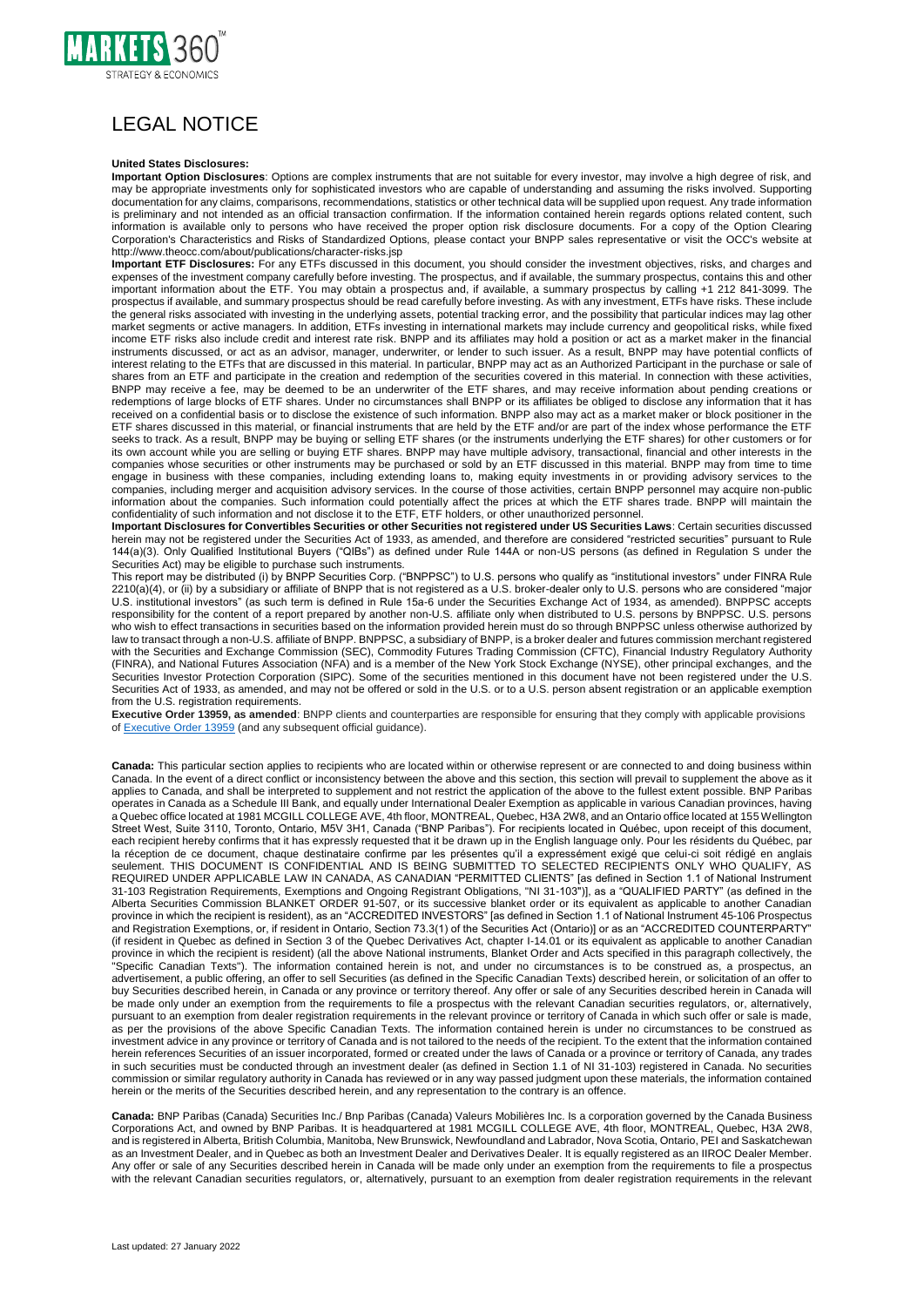

province or territory of Canada in which such offer or sale is made, as per the provisions of the above Specific Canadian Texts. The information contained herein is under no circumstances to be construed as investment advice in any province or territory of Canada and is not tailored to the needs of the recipient. To the extent that the information contained herein references Securities of an issuer incorporated, formed or created under the laws of Canada or a province or territory of Canada, any trades in such securities must be conducted through an investment dealer (as defined in Section 1.1 of NI 31-103) registered in Canada. No securities commission or similar regulatory authority in Canada has reviewed or in any way passed judgment upon these materials, the information contained herein or the merits of the Securities described herein, and any representation to the contrary is an offence. Financial instruments of the type described herein may involve a high degree of risk and their value may be highly volatile. Such risks may include, without limitation: (i) variations in interest rates, exchange rates, correlation, prices or levels of securities, commodities, funds and/or indices, indicators of creditworthiness or perceived creditworthiness of one or more underlying entities; (ii) default or insolvency of one or more underlying entities; (iii) adverse or unanticipated market events or developments, political developments or adverse corporate events involving an underlying security or entity; (iv) risk of illiquidity; (v) sovereign risk; and (vi) legal risk. In addition, where the Transaction involves leverage, it must be recognized that whilst leverage presents opportunities to increase profit, it also has the effect of potentially increasing losses and doing so in a relatively short period of time. Such losses may significantly diminish the performance of the Transaction or result in loss for you. You may be required to post margin or collateral at levels consistent with the internal policies of BNP Paribas. The risk of loss in trading derivatives can be substantial and, accordingly, derivatives are not suitable for every person.

**UK:** In the UK, this document is being communicated by BNPP London Branch. 10 Harewood Avenue, London NW1 6AA; tel: +44 20 7595 2000; fax: +44 20 7595 2555- www.bnpparibas.com. Incorporated in France with Limited Liability. Registered Office: 16 boulevard des Italiens, 75009 Paris, France. 662 042 449 RCS Paris. BNP Paribas is authorised and regulated by the European Central Bank and the Autorité de contrôle prudentiel et de resolution. Deemed Authorised by the Prudential Regulation Authority and with deemed variation of permission. Subject to regulation by the Financial Conduct Authority and limited regulation by the Prudential Regulation Authority. Details of the Temporary Permissions Regime, which allows EEA-based firms to operate in the UK for a limited period while seeking full authorisation, are available on the Financial Conduct Authority's website. BNP Paribas London Branch is registered in the UK under number FC13447. UK establishment number: BR000170. UK establishment office address: 10 Harewood Avenue, London NW1 6AA.

**France:** This report is produced and/or is distributed in France by BNPP SA and/or BNPP Arbitrage. BNPP SA is incorporated in France with Limited Liability (Registered Office: 16 boulevard des Italiens, 75009 Paris, France, 662 042 449 RCS Paris, www.bnpparibas.com) is authorized and supervised by European Central Bank (ECB) and by Autorité de Contrôle Prudentiel et de Résolution (ACPR) in respect of supervisions for which the competence remains at national level, in terms of Council Regulation n° 1024/2013 of 15 October 2013 conferring specific tasks on the ECB concerning policies relating to the prudential supervision of credit institutions. BNPP Arbitrage is an unlimited liability company, whose registered office is 160/162 boulevard Mac Donald 75019 Paris, registered with the Paris Trade and Companies Registry under number 394 895 833. It is authorised and supervised by the Autorité de Contrôle Prudentiel et de Résolution and the Autorité des Marchés Financiers in France.

**Germany**: This report is being distributed in Germany by BNPP S.A. Niederlassung Deutschland, a branch of BNPP S.A. whose head office is in Paris, France. 662 042 449 RCS Paris, www.bnpparibas.com). BNPP Niederlassung Deutschland is authorized and lead supervised by the European Central Bank (ECB) and by Autorité de Contrôle Prudentiel et de Résolution (ACPR) and is subject to limited supervision and regulation by Bundesanstalt für Finanzdienstleistungsaufsicht (BaFin) in respect of supervisions for which the competence remains at national level, in terms of Council Regulation n° 2013/1024 of 15 October 2013 conferring specific tasks on the ECB concerning policies relating to the prudential supervision of credit institutions as well as Council Directive n° 2013/36/EU of 26 June, 2013 and Section 53b German Banking Act (Kreditwesengesetz - KWG) providing for the principles of shared supervision between the national competent authorities in case of branches and applicable national rules and regulations. BNPP Niederlassung Deutschland is registered with locations at Europa Allee 12, 60327 Frankfurt (commercial register HRB Frankfurt am Main 40950) and Bahnhofstrasse 55, 90429 Nuremberg (commercial register Nuremberg HRB Nürnberg 31129).

**Belgium:** BNPP Fortis SA/NV is authorized and supervised by European Central Bank (ECB) and by the National Bank of Belgium, boulevard de Berlaimont 14, 1000 Brussels, and is also under the supervision on investor and consumer protection of the Financial Services and Markets Authority (FSMA), rue du congrès 12-14, 1000 Brussels and is authorized as insurance agent under FSMA number 25789 A.

**Ireland:** This report is being distributed in Ireland by BNPP S.A., Dublin Branch. BNPP is incorporated in France as a Société Anonyme and regulated in France by the European Central Bank and by the Autorité de Contrôle Prudentiel et de Résolution.

**Italy**: This report is being distributed by BNPP Italian Branch (Succursale Italia) which is authorised and lead supervised by the European Central Bank (ECB) and the Autorité de Contrôle Prudentiel et de Résolution and regulated by the Autorité des Marchés Financiers, and this authorisation has been notified to the Bank of Italy. BNPP Succursale Italia is the Italian branch of a company incorporated under the laws of France having its<br>has been notified to the Bank of Italy. BNPP Succursale Italia is the Itali registered office at 16, Boulevard des Italiens, 75009, Paris, whose offices are located in Piazza Lina Bo Bardi 3, Milan, tax code and registration number at the Companies Registry of Milan No. 04449690157, is enrolled in the register of the banks held by Bank of Italy under No. 5482, duly authorised to provide in Italy banking and investment services according the principle of the mutual recognition. The branch is subject to limited regulation by the Bank of Italy and the CONSOB respectively.

**Netherlands:** This report is being distributed in the Netherlands by BNPP Fortis SA/NV, Netherlands Branch, a branch of BNPP SA/NV whose head office is in Brussels, Belgium. BNPP Fortis SA/NV, Netherlands Branch, Herengracht 595, 1017 CE Amsterdam, is authorised and supervised by the European Central Bank (ECB) and the National Bank of Belgium and is also supervised by the Belgian Financial Services and Markets Authority (FSMA) and it is subject to limited regulation by the Netherlands Authority for the Financial Markets (AFM) and the Dutch Central Bank (De Nederlandsche Bank).

**Portugal:** BNPP – Sucursal em Portugal Avenida 5 de Outubro, 206, 1050-065 Lisboa, Portugal. www.bnpparibas.com. Incorporated in France with Limited Liability. Registered Office: 16 boulevard des Italiens, 75009 Paris, France. 662 042 449 RCS Paris. BNPP – Sucursal em Portugal is lead supervised by the European Central Bank (ECB) and the Autorité de Contrôle Prudentiel et de Résolution (ACPR). BNPP - Sucursal em Portugal is authorized by the ECB, the ACPR and Resolution and it is authorized and subject to limited regulation by Banco de Portugal and Comissão do Mercado de Valores Mobiliários. BNPP - Sucursal em Portugal is registered in C.R.C. of Lisbon under no. NIPC 980000416. VAT Number PT 980 000 416

**Spain:** This report is being distributed in Spain by BNP Paribas S.A. Branch in Spain, a branch of BNP Paribas S.A. whose head office is in Paris, France, (Registered Office: 16 Boulevard des Italiens, 75009, París, France). BNP Paribas S.A. Branch in Spain, C/ Emilio Vargas 4, 28043 Madrid is authorized and supervised by the European Central Bank (EC), and Authorité de Contrôle Prudentiel et de Résolution (ACPR) and local to the Bank of Spain and the Spanish Stock Exchange Commission (CNMV).

**Switzerland:** This report is intended solely for customers who are "Qualified Investors" as defined in article 10 paragraphs 3 and 4 of the Federal Act on Collective Investment Schemes of 23 June 2006 (CISA) and the relevant provisions of the Federal Ordinance on Collective Investment Schemes of 22 November 2006 (CISO). "Qualified Investors" includes, among others, regulated financial intermediaries such as banks, securities traders, fund management companies and asset managers of collective investment schemes, regulated insurance institutions as well as pension funds and companies with professional treasury operations. This document may not be suitable for customers who are not Qualified Investors and should only be used and passed on to Qualified Investors. For specification purposes, a "Swiss Corporate Customer" is a Client which is a corporate entity, incorporated and existing under the laws of Switzerland and which qualifies as "Qualified Investor" as defined above." BNPP (Suisse) SA is authorised as bank and as securities dealer by the Swiss Financial Market Supervisory Authority FINMA. BNPP (Suisse) SA is registered at the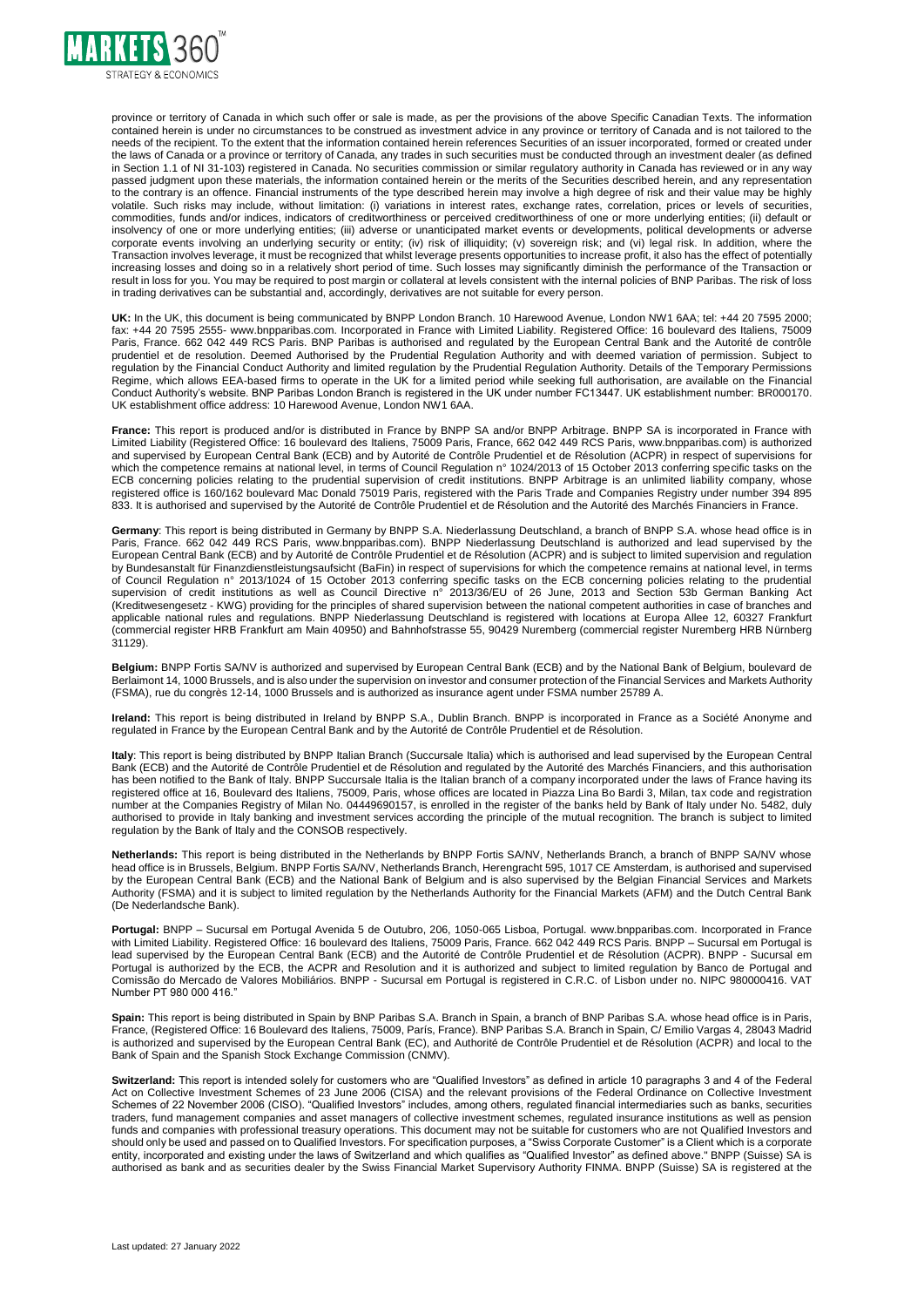

Geneva commercial register under No. CHE-102.922.193. BNPP (Suisse) SA is incorporated in Switzerland with limited liability. Registered Office: 2, place de Hollande, 1204 Geneva, Switzerland.

**Brazil:** This report was prepared by Banco BNPP Brasil S.A. or by its subsidiaries, affiliates and controlled companies, together referred to as "BNPP", for information purposes only and do not represent an offer or request for investment or divestment of assets. Banco BNPP Brasil S.A. is a financial institution duly incorporated in Brazil and duly authorized by the Central Bank of Brazil and by the Brazilian Securities Commission to manage investment funds. Notwithstanding the caution to obtain and manage the information herein presented, BNPP shall not be responsible for the accidental publication of incorrect information, nor for investment decisions taken based on the information contained herein, which can be modified without prior notice. Banco BNPP Brasil S.A. shall not be responsible to update or revise any information contained herein. Banco BNPP Brasil S.A. shall not be responsible for any loss caused by the use of any information contained herein.

**Colombia:** The content of this message is not a professional recommendation to make investments in the terms of article 2.40.1.1.2 of Decree 2555 of 2010 or the regulation that modifies, replaces or complements it.

**Mexico:** This report was prepared by BNP Paribas México, S.A., Institución de Banca Múltiple, or by its affiliates, referred collectively as "BNP Paribas México", for information purposes only and do not represent an offer or request for investment or divestment of assets by BNP Paribas México, which, is a financial institution duly incorporated in Mexico and duly authorized by the National Banking and Securities Commission to act as a financial institution. Notwithstanding the caution to obtain and manage the information herein presents, BNP Paribas Mexico shall not be responsible for the accidental publication of incorrect information, nor for investment decisions taken based on the information contained herein, which can be modified without prior notice. BNP Paribas México, shall not be responsible to update or revise any information contained herein. BNP Paribas México, shall not be responsible for any loss caused by the use of any information contained herein. This communication is intended for institutional investors or sophisticated clients only, as defined in the definitions within General Provisions Applicable to Financial Institutions and Other Persons Providing Investment Services.

**Turkey:** This report is being distributed in Turkey by TEB Investment (TEB YATIRIM MENKUL DEĞERLER A.Ş., TEB Kampüs D Blok Saray Mahallesi, Küçüksu Cadddesi Sokullu Sokak, No:7 34768 Ümraniye, İstanbul, Turkey, trade register number: 358354, www.tebyatirim.com.tr) and TEB (TÜRK EKONOMİ BANKASI A.Ş., TEB Kampüs C ve D Blok, Saray Mahallesi Küçüksu Caddesi Sokullu Sokak No:7 34768 Ümraniye, İstanbul, Turkey, Trade register number 189356, www.teb.com.tr). Notice Published in accordance with "Communique on Principles Regarding Investment Services, Activities and Ancillary Services" No: III-37.1 issued by the Capital Markets Board of Turkey. The investment related information, commentary and recommendations contained herein do not constitute investment advisory services. Investment advisory services are provided in accordance with investment advisory agreements executed between investors and brokerage companies or portfolio management companies or non-deposit accepting banks. The commentary and recommendations contained herein are based on the personal views of the persons who have made such commentary and recommendations. These views may not conform to your financial standing or to your risk and return preferences. Therefore, investment decisions based solely on the information provided herein may fail to produce results in accordance with your expectations.

**Israel:** BNPP does not hold a licence under the Investment Advice and Marketing Law of Israel, to offer investment advice of any type, including, but not limited to, investment advice relating to any financial products.

**Bahrain:** This document is being distributed in Bahrain by BNPP Wholesale Bank Bahrain, a branch of BNPP S.A. whose head office is in Paris, France (Registered Office: 16 boulevard des Italiens, 75009 Paris, France). BNPP Wholesale Bank Bahrain is licensed and regulated as a Registered Institution by the Central Bank of Bahrain – CBB. This document does not, nor is it intended to, constitute an offer to issue, sell or acquire, or solicit an offer to sell or acquire any securities or to enter into any transaction.

**South Africa:** BNPP is a bank incorporated in France with a local branch registered with the South African Reserve Bank and registered as an external company in terms of the South African Companies Act, 2008 . BNPP is an authorised Financial Services Provider (FSP 44610) and subject to regulation by the Financial Services Board and South African Reserve Bank. It is also a licensed member of the Johannesburg Stock Exchange. BNPP does not expressly or by implication represent, recommend or propose that the information and/or financial products referred to in this report are appropriate to the particular investment objectives, financial situation or particular needs of the recipient. This document further does not constitute advice (whether financial, legal, tax or otherwise) as contemplated in the Financial Advisory and Intermediary Services Act, 2002.

**Australia**: This material, and any information in related marketing presentations (the Material), is being distributed in Australia by BNP Paribas ABN 23 000 000 117, a branch of BNPP 662 042 449 R.C.S., a licensed bank whose head office is in Paris, France. BNP Paribas is licensed in Australia as a Foreign Approved Deposit-taking Institution by the Australian Prudential Regulation Authority (APRA) and delivers financial services to Wholesale clients under its Australian Financial Services Licence (AFSL) No. 238043 which is regulated by the Australian Securities & Investments Commission (ASIC).The Material is directed to Wholesale clients only and is not intended for Retail clients (as both terms are defined by the Corporations Act 2001, sections 761G and 761GA). The Material is subject to change without notice and BNP Paribas is under no obligation to update the information or correct any inaccuracy that may appear at a later date.

**China**: This document/communication is being distributed in the People's Republic of China ("PRC", which for these purposes excludes the Hong Kong or Macau Special Administrative Regions or Taiwan) by BNP Paribas (China) Limited ("BNPP China"), a subsidiary of BNP Paribas. BNPP China is a commercial bank regulated by the China Banking and Insurance Regulatory Commission. Where the document/communication is also provided in both English and Chinese, unless otherwise required by relevant laws, the English version shall prevail in the event of discrepancies between the two versions.

中国:本文件/通信为法国巴黎银行的子公司法国巴黎银行(中国)有限公司("法巴中国")在中华人民共和国(简称"中国",为印发本文件 之目的,不包括香港特别行政区、澳门特别行政区及台湾)境内印发。法巴中国是受中国银行保险监督管理委员会监管的商业银行。在本文件/通 信的中英版本同时提供的情况下,如中英版本存在不一致,除按相关法律要求外,一切以英文版本为准。

**Hong Kong - Branch:** This communication is prepared and/or distributed by BNP Paribas, acting through its Hong Kong branch. BNP Paribas is a public limited company (société anonyme) incorporated in France. The liability of its members is limited. BNP Paribas, acting through its Hong Kong branch, is registered as a Licensed Bank under the Banking Ordinance and regulated by the Hong Kong Monetary Authority. It is also a Registered Institution regulated by the Securities and Futures Commission for the conduct of Regulated Activity Types 1, 4, 6 and 9 under the Securities and Futures Ordinance. Furthermore, where the content relates to regulated products/activities, this communication is directed at "professional investors" as defined in the Securities and Futures Ordinance.

**Hong Kong - Securities:** This communication is prepared and/or distributed by BNP Paribas Securities (Asia) Limited. BNP Paribas Securities (Asia) Limited is a Licensed Corporation regulated by the Securities and Futures Commission for the conduct of Regulated Activity Types 1, 2, 4, and 6 under the Securities and Futures Ordinance. This communication is intended only for the Professional Investors in Hong Kong. Some products or transactions described in this communication may not be authorised in Hong Kong and may not be available to Hong Kong investors.

**India - Branch:** BNP Paribas India branch is licensed by Reserve Bank of India to carry on banking business in India and is regulated by the Banking Regulation Act 1949, Securities & Exchange Board of India Act 1992, and other related regulations issued by Government of India and regulatory bodies such as Reserve Bank of India, Securities and Exchange Board of India the laws in India etc. from time to time. For the purpose of distribution in India this document/communication is directed at counterparties who have fair knowledge of risk associated with foreign exchange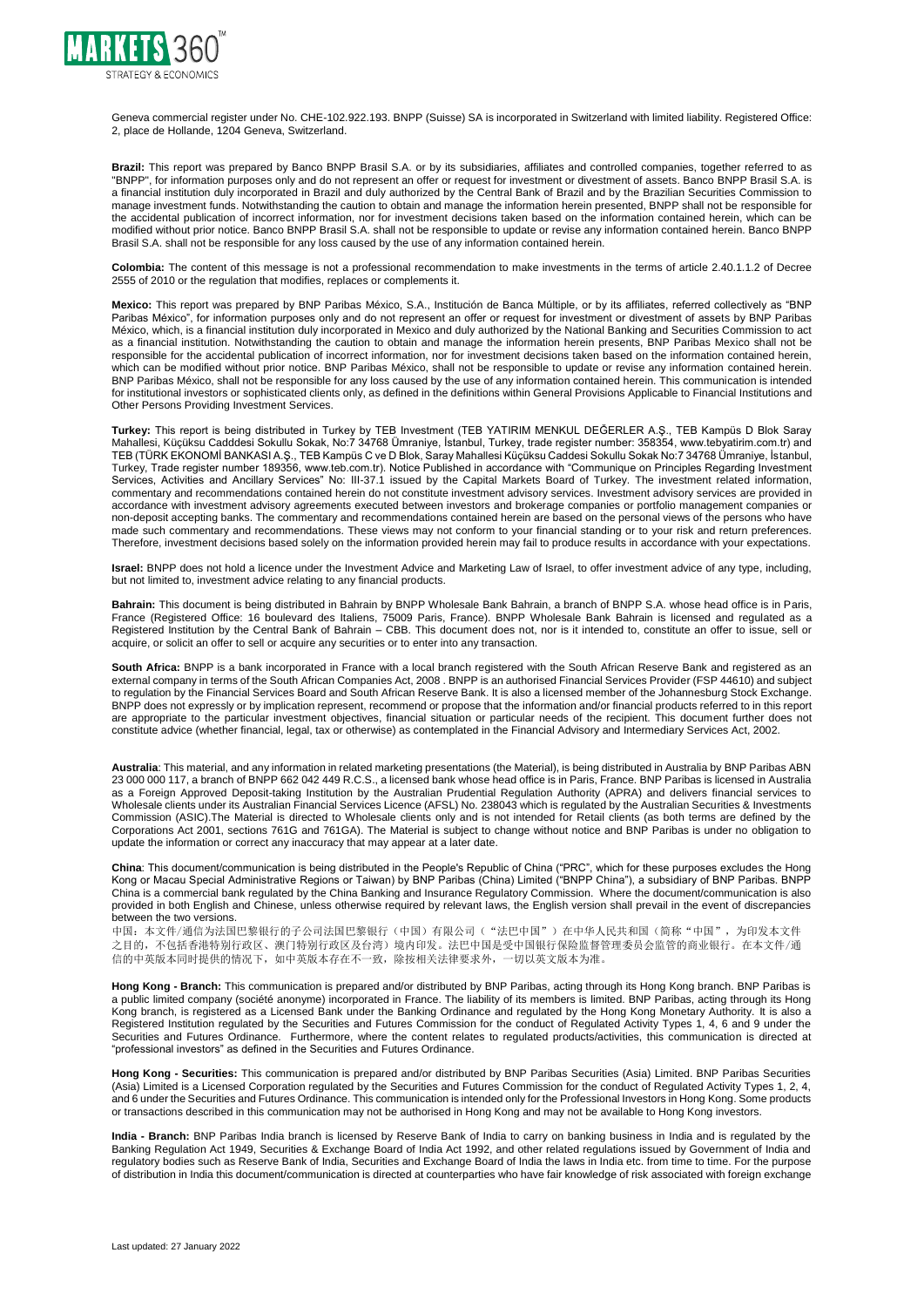

market, Institutional Investors & Counterparties, Expert Investors and for those clients and investors whose risk management policies are in place and is qualified in its entirety to the products and services as permitted under the extant regulations.

**India - Securities:** In India, this communication is being distributed by BNP Paribas Securities India Private Limited. ("BNPPSIPL"), having its registered office at 8th floor, 1 North Avenue, Maker Maxity, Bandra Kurla Complex, Bandra (East), Mumbai 400 051, INDIA (Tel. no. +91 22 4672 5000 / 6196 4000, Fax no. +91 22 6196 4363). BNPPSIPL is registered with the Securities and Exchange Board of India ("SEBI") as a research analyst; and as a stockbroker in the Equities and the Futures & Options segments of National Stock Exchange of India Limited ("NSE") and BSE Limited and in the Currency Derivatives segment of NSE (SEBI Regn. Nos.: INZ000161834, INH000000792; CIN: U74920MH2008FTC182807; Website: www.bnpparibas.co.in).

**Indonesia:** PT Bank BNP Paribas Indonesia is regulated and supervised by Otoritas Jasa Keuangan as a commercial bank. The products or transactions described in this document/communication may not be authorised in Indonesia and may not be available to the Indonesian investors of PT Bank BNP Paribas Indonesia. The information in this document/communication is not intended for distribution to, or use by, or does not constitute any offer to, any person or entity in any jurisdiction where (a) the distribution or use or offer of such information would be contrary to law or regulations, or (b) PT Bank BNP Paribas Indonesia would become subject to the applicable legal or regulatory requirements.

**Japan - Branch:** Where this document refers to Banking business, including FX and related activities, this document is being distributed to Japanese based firms by BNP Paribas Tokyo Branch, or by a subsidiary or affiliate of BNP Paribas not registered as a financial instruments firm in Japan, only to Japan-based Institutional Investors and Professional Investors as defined by the Financial Instruments and Exchange Act of Japan. BNP Paribas Tokyo Branch is a Registered Financial Institution, Kanto Finance Bureau-Kinsho-#98, and a member of the Japanese Bankers Association (JBA), the Japan Securities Dealers Association and the Financial Futures Association of Japan. BNP Paribas Tokyo Branch accepts responsibility for the contents prepared by another non-Japan affiliate only when distributed to Japan-based firms by BNPP Tokyo Branch. Please contact your sales representative for details.

To ensure fairness and transparency in the markets, the Financial Instruments and Exchange Law has introduced a registration system for credit rating agencies. In accordance with this regulation, financial instruments firms are required to inform customers of the fact that the rating is not registered and the rationale for the registration system, etc. whenever marketing any financial products which are rated by non-registered credit rating agencies. Please refer to Explanatory Note on Non-Registered Credit Rating for BNP Paribas Tokyo Branch [\(https://www.bnpparibas.jp/en/legal-information/non-registered-credit-rating-ginko/](https://www.bnpparibas.jp/en/legal-information/non-registered-credit-rating-ginko/) ) for details.

(Disclosure pursuant to Article 37 of Financial Instruments and Exchange Act) Fees, Remunerations and Expenses: The amount of fees, remunerations and expenses is determined based on the type, size, nature etc. of each individual financial instruments transaction. Margin Deposit and other Cash Collateral: In general, margin deposits and other cash collaterals are required for margin trading and future transactions, and additional deposits and other cash collaterals may be required for such transactions afterwards. In those transactions, the transaction amount may exceed the amount of deposit or collateral (a proportion of the transaction amount to the amount of deposit or collateral cannot be calculated since the terms and conditions have not been finalized at this point).The amount of deposit or collateral is determined based on the type, size, nature etc. of each individual financial instruments transaction. In addition, there may be a difference between prices equivalent to a bidding price and an asking price as provided by Financial Instrument and Exchange Act on a certain kind of transactions. Explanation on Important Risk Matters: The following risks may be involved in Financial Instruments which we provide (including listed derivatives and OTC derivatives); 1. Price Fluctuation Risk ("Risk of principal losses" or "risk of incurring losses exceeding initial principal" in Financial Instruments which are directly caused by fluctuation in interest rates, currency values and other indices) 2. Credit Risk ("Risk of principal losses" or "risk of incurring losses exceeding initial principal" in Financial Instruments which is directly caused by changes in business or asset status of the person who provides Financial Instruments or other person(s)) 3. Limit on the period for exercising rights or cancelling contracts (Limit on the period for exercising rights in Financial Instruments or limit on the period for cancelling contracts related to Financial Instruments.) "Risk of principal losses" means the risk that the total amount of money, etc. which you paid initially for a purchase or other transaction on Financial Instruments may exceed that which you will receive when you sell the Financial Instruments or otherwise close out the transaction. "Risk of incurring losses exceeding initial principal" means the risk that the amount of incurring losses caused by price fluctuation risk and credit risk may exceed the cash collateral including a margin deposit to be paid.

**Japan - Securities:** This document is being distributed to Japanese based firms by BNP Paribas Securities (Japan) Limited or by a subsidiary or affiliate of BNPP not registered as a financial instruments firm in Japan, to certain financial institutions defined by article 17-3, item 1 of the Financial Instruments and Exchange Act Enforcement Order. BNP Paribas Securities (Japan) Limited is a financial instruments firm registered according to

the Financial Instruments and Exchange Act of Japan (registration No. 2521) and a member of the Japan Securities Dealers Association, Type II Financial Instruments Firms Association and the Financial Futures Association of Japan. BNP Paribas Securities (Japan) Limited accepts responsibility for the contents prepared by another non-Japan affiliate only when distributed to Japan based firms by BNP Paribas Securities (Japan) Limited. Some foreign securities stated on this document are not disclosed according to the Financial Instruments and Exchange Act of Japan. Please contact your sales representative for details.

To ensure fairness and transparency in the markets, the Financial Instruments and Exchange Law has introduced a registration system for credit rating agencies. In accordance with this regulation, financial instruments firms are required to inform customers of the fact that the rating is not registered and the rationale for the registration system, etc. whenever marketing any financial products which are rated by non-registered credit rating agencies. Please refer to Explanatory Note on Non-Registered Credit Rating for BNP Paribas Securities (Japan) Limited [\(https://www.bnpparibas.jp/en/legal-information/non-registered-credit-rating-shoken/](https://www.bnpparibas.jp/en/legal-information/non-registered-credit-rating-shoken/) ) for details.

(Disclosure pursuant to Article 37 of Financial Instruments and Exchange Act) Fees, Remunerations and Expenses: The amount of fees, remunerations and expenses is determined based on the type, size, nature etc. of each individual financial instruments transaction. Margin Deposit and other Cash Collateral: In general, margin deposits and other cash collaterals are required for margin trading and future transactions, and additional deposits and other cash collaterals may be required for such transactions afterwards. In those transactions, the transaction amount may exceed the amount of deposit or collateral (a proportion of the transaction amount to the amount of deposit or collateral cannot be calculated since the terms and conditions have not been finalized at this point).The amount of deposit or collateral is determined based on the type, size, nature etc. of each individual financial instruments transaction. In addition, there may be a difference between prices equivalent to a bidding price and an asking price as provided by Financial Instrument and Exchange Act on a certain kind of transactions. Explanation on Important Risk Matters: The following risks may be involved in Financial Instruments which we provide (including listed derivatives and OTC derivatives); 1. Price Fluctuation Risk ("Risk of principal losses" or "risk of incurring losses exceeding initial principal" in Financial Instruments which are directly caused by fluctuation in interest rates, currency values and other indices) 2. Credit Risk ("Risk of principal losses" or "risk of incurring losses exceeding initial principal" in Financial Instruments which is directly caused by changes in business or asset status of the person who provides Financial Instruments or other person(s)) 3. Limit on the period for exercising rights or cancelling contracts (Limit on the period for exercising rights in Financial Instruments or limit on the period for cancelling contracts related to Financial Instruments.) "Risk of principal losses" means the risk that the total amount of money, etc. which you paid initially for a purchase or other transaction on Financial Instruments may exceed that which you will receive when you sell the Financial Instruments or otherwise close out the transaction. "Risk of incurring losses exceeding initial principal" means the risk that the amount of incurring losses caused by price fluctuation risk and credit risk may exceed the cash collateral including a margin deposit to be paid.

**Malaysia:** This communication is distributed in Malaysia by BNP Paribas Malaysia Berhad (Company No. 918091-T) which is incorporated in Malaysia under the Companies Act of Malaysia, 2016 (first enacted1965) and a subsidiary of BNP Paribas. It is a licensed institution under the Financial Services Act 2013 and is regulated by Bank Negara Malaysia. This communication is directed only to accredited investors and high networth entities as defined under Schedules 6 and 7 of the Capital Markets Services Act 2007. BNP Paribas Capital (Malaysia) Sdn Bhd (Company No. 247454-M) is incorporated in Malaysia under the Companies Act of Malaysia, 1965. It is a licensed institution under the Capital Markets and Services Act 2007 and is regulated by Securities Commission Malaysia. Malaysia Labuan Branch: BNPP, a company registered under the laws of France (with company number 662 042 449 RCS PARIS / its registered office at (Paris) etc) ("BNPP" or "the Bank"), acting through its Labuan branch (licensed Labuan bank (license no. 930012C)) at Level 9 (D), Main Office Tower, Financial Park Labuan, Jalan Merdeka, 87000 F.T. Labuan, Malaysia.